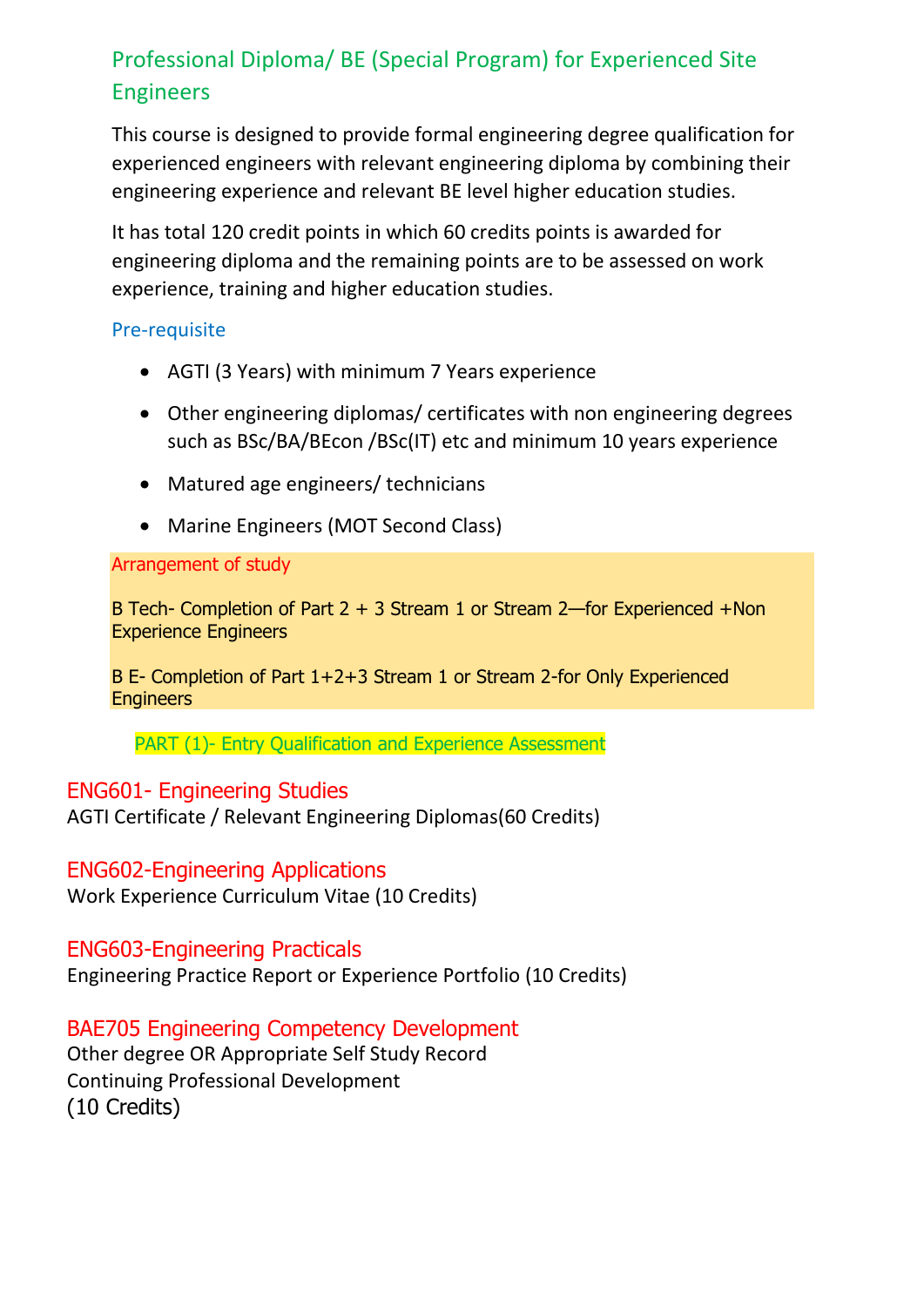PART (2)- Degree Level Studies in General Engineering and Management

Degree Level Study Part 1-Engineering Mathematics+Materials+Mechanic Seminars ( 4 days) BAE401 Engineering Mathematics BAE402 Calculus RE010 Engineering Materials BAE403 Engineering Mechanics (10 Credits)

Study Record

[http://www.iqytechnicalcollege.com/studyrecordmyanmar.pdf](http://www.iqytechnicalcollege.com/studyrecordmyanmar.pdf?fbclid=IwAR2qXJ4eLc78DcroqJHOwLV2t2rM-eWuQpbCTc_f1h-nCifyp6sKAgXOqx4)

Degree Level Study Part 2 -Engineering Management Seminars (2 days)

BAE508 Management BAE605 Engineering Management (10 Credits)

Study Record

[http://www.iqytechnicalcollege.com/studyrecordmyanmar.pdf](http://www.iqytechnicalcollege.com/studyrecordmyanmar.pdf?fbclid=IwAR2qXJ4eLc78DcroqJHOwLV2t2rM-eWuQpbCTc_f1h-nCifyp6sKAgXOqx4)

PART (3)- Degree Level Studies in Higher Engineering

### [Stream 1-Combined Studies](http://www.iqytechnicalcollege.com/Form109BESpecialProgramLearningSupport.htm#b7)

(To be supported by Live Online Lectures)

[Stream 2-Discipline Studies-](http://www.iqytechnicalcollege.com/Form109BESpecialProgramLearningSupport.htm#b6)

(Personal Attendance or Self study Online)

Stream (1)- Combined studies-

- Professional Diploma/BE (Electrical and Renewable Energy Engineering)
- Professional Diploma/BE (Civil and Renewable Energy Engineering)
- Professional Diploma/BE (Mechanical and Renewable Energy Engineering) Which will depend on the discipline of AGTI/ Engineering Diploma

Degree Level Study Part 3 -Engineering Subjects Seminars (4 days) 5 subjects at BE Final Level (10 Credits)

- RE505- Green Building Design (3 credits)
- RE016A-Design & Management (4 credits)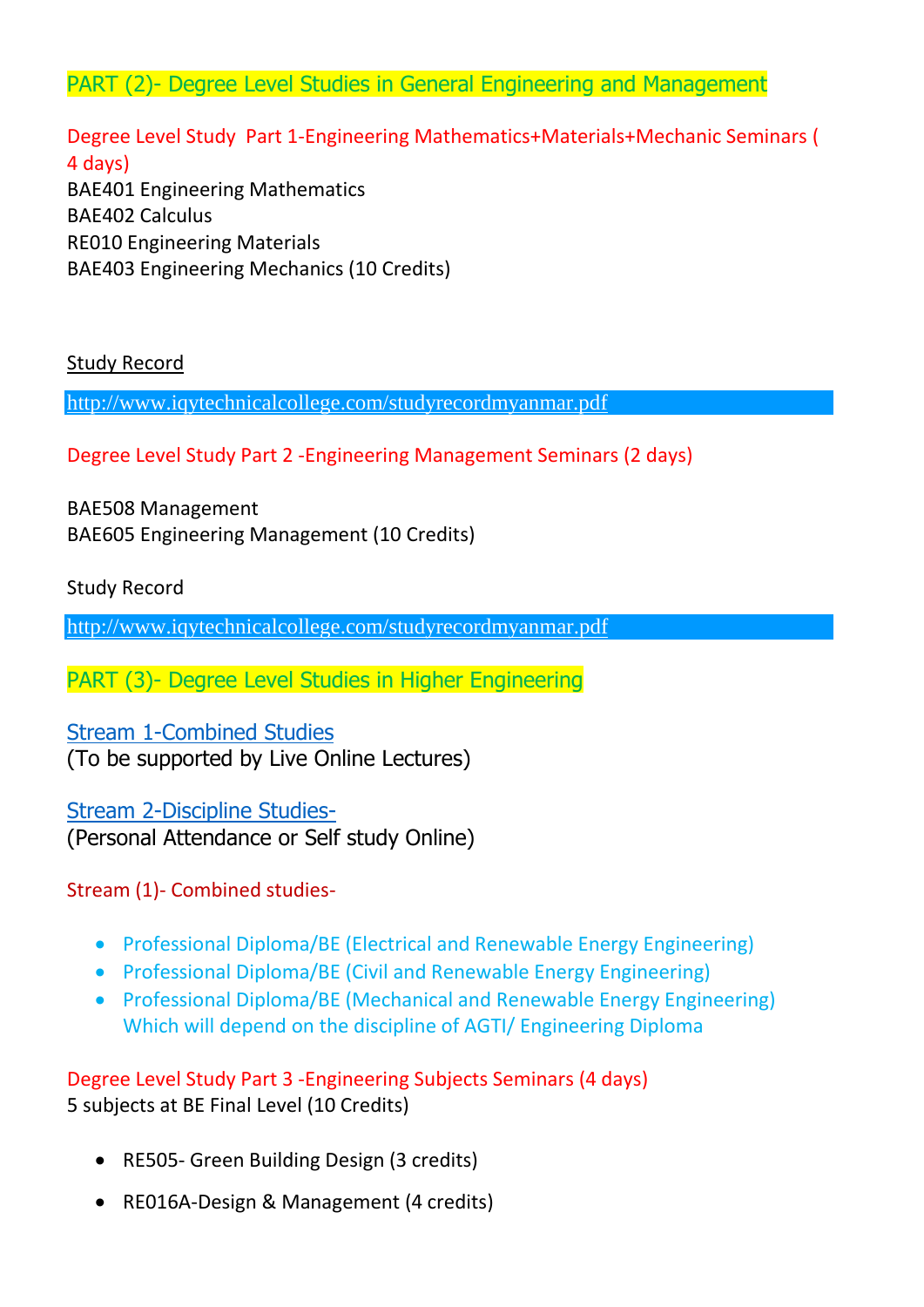- BAE 523A Environmental Engineering (1 credit)
- RE003- Solar and Thermal Energy Systems (1 credit)
- RE004- Energy Storage Systems (1 credit)

# Stream (2)- Discipline studies

- Professional Diploma/BE (Electrical)
- Professional Diploma/BE (Civil)
- Professional Diploma/BE (Mechanical) Which will depend on the discipline of AGTI/ Engineering Diploma

Degree Level Study -Engineering Subjects Seminars (4 days)

3 or 4 subjects at BE Final Level (10 Credits)

## **Civil**

BAE621 Structural Engineering

BAE421 Building Construction Engineering

BAE623 Surveying & Traffic Engineering

Study Record

[http://www.iqytechnicalcollege.com/studyrecordmyanmar.pdf](http://www.iqytechnicalcollege.com/studyrecordmyanmar.pdf?fbclid=IwAR2qXJ4eLc78DcroqJHOwLV2t2rM-eWuQpbCTc_f1h-nCifyp6sKAgXOqx4)

### **Mechanical**

Mechanical BAE613 Mechanical Instrumentation Process BAE311 Plant Engineering BAE614 Machine Design

Study Record

[http://www.iqytechnicalcollege.com/studyrecordmyanmar.pdf](http://www.iqytechnicalcollege.com/studyrecordmyanmar.pdf?fbclid=IwAR2qXJ4eLc78DcroqJHOwLV2t2rM-eWuQpbCTc_f1h-nCifyp6sKAgXOqx4)

## **Electrical**

Electrical Power

BAE 501 Advanced Power Systems& Power Transmission Networks

BAE 506 Power System Stability& Protection

RE013-Electrical Machines

### **Electronics**

RE014-Electronics Control